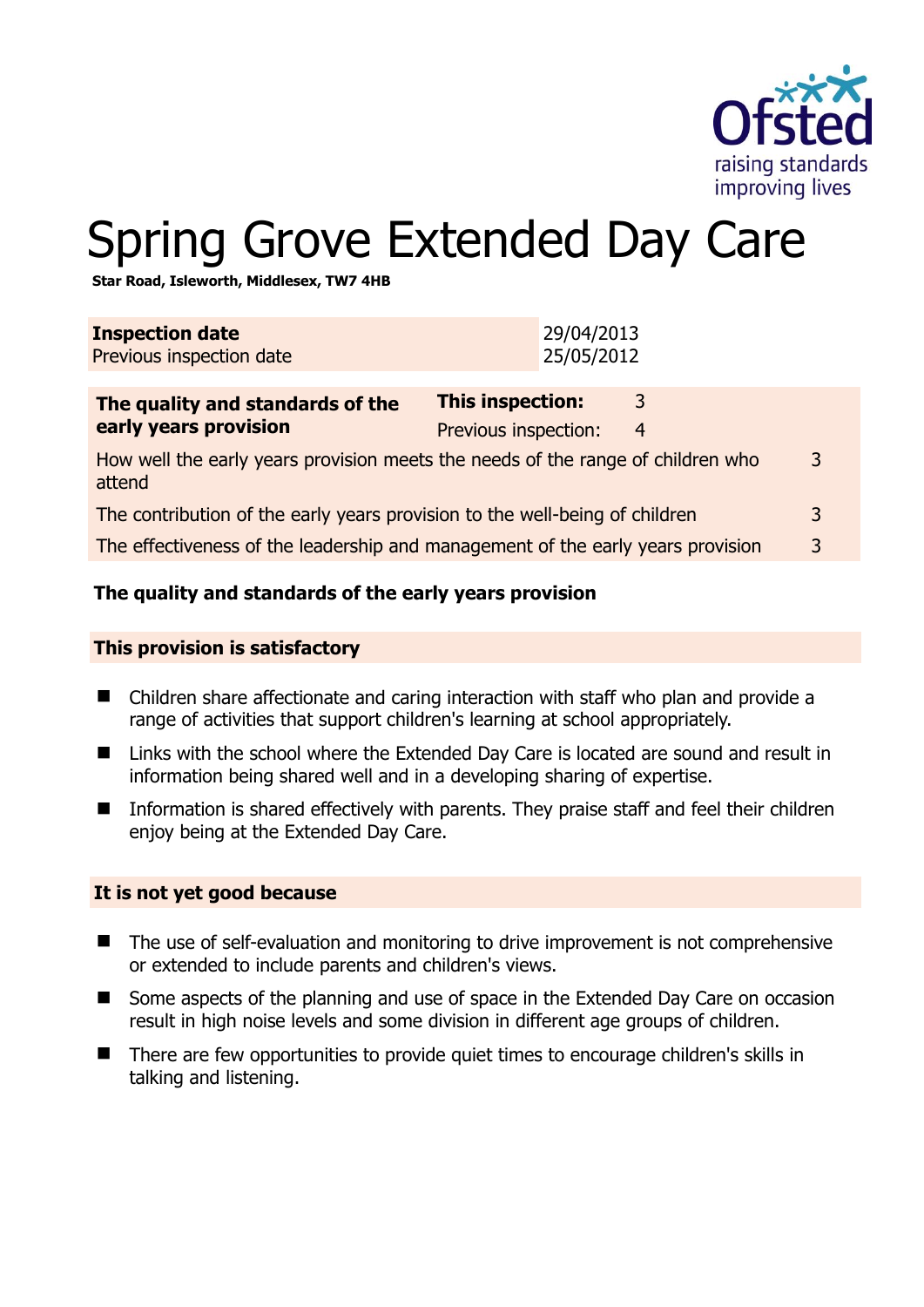# **Information about this inspection**

Inspections of registered early years provision are:

- $\blacksquare$  scheduled at least once in every inspection cycle the current cycle ends on 31 July 2016
- scheduled more frequently where Ofsted identifies a need to do so, for example where provision was previously judged inadequate
- **•** brought forward in the inspection cycle where Ofsted has received information that suggests the provision may not be meeting the legal requirements of the Early Years Foundation Stage or where assessment of the provision identifies a need for early inspection
- **•** prioritised where we have received information that the provision is not meeting the requirements of the Early Years Foundation Stage and which suggests children may not be safe
- scheduled at the completion of an investigation into failure to comply with the requirements of the Early Years Foundation Stage.

The provision is also registered on the voluntary and compulsory parts of the Childcare Register. This report includes a judgment about compliance with the requirements of that register.

# **Inspection activities**

- п The inspector spent the inspection time observing the staff and children in the Extended Day Care room and the school grounds.
- The inspector sampled children's information and development records, some documentation and staff records.
- The inspector shared ongoing discussion and joint observations with the manager and staff.
- Parents views were gathered through discussion with some parents.
- Safeguarding was discussed with staff and the manager and the extended day care's policies were sampled.

**Inspector** 

Jane Nelson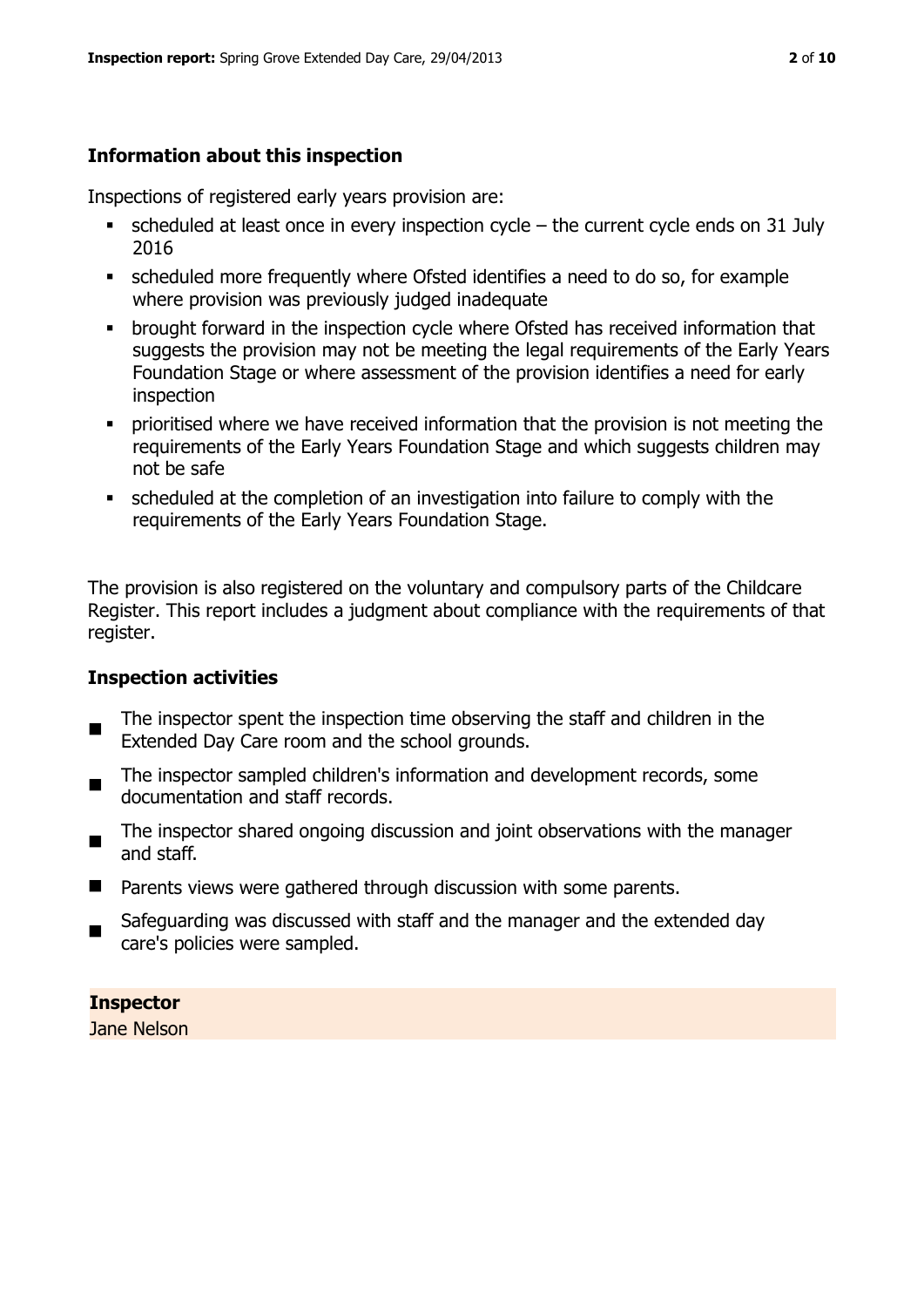#### **Full Report**

#### **Information about the setting**

Spring Grove Extended Day Care was registered in 1993 and is operated by a management committee. It is located on the premises of Spring Grove Primary School in Isleworth, Middlesex. The club has the use of a hut, outside play spaces and the school hall. Only children from the school attend the club. It is registered on the Early Years Register and the compulsory and voluntary parts of the Childcare Register. The club is open before and after school during the school term. It operates in the morning from 8am to 8.55am. In the afternoon it is open from 3.20pm to 5.45pm. There are currently 37 children on roll. The club employs a play leader and two members of staff who work directly with the children. The play leader and another member of staff hold suitable Level 3 early years qualifications and the third member of staff has recently completed a Level 2 qualification in play work.

#### **What the setting needs to do to improve further**

#### **To meet the requirements of the Early Years Foundation Stage the provider must:**

Develop and implement a secure system for monitoring and self-evaluation, including contributions from staff, parents and children, to foster a culture of continuous improvement to promote the interests of children.

#### **To further improve the quality of the early years provision the provider should:**

- develop regular planned opportunities to encourage children's skills in talking and listening to improve further their communication and language skills.
- involve children of different ages in agreeing codes of behaviour and taking responsibility for implementing them to improve further their personal, social and emotional development.

#### **Inspection judgements**

# **How well the early years provision meets the needs of the range of children who attend**

Children enjoy their time in the Extended Day Care, where staff create a bright and welcoming environment and provide a varied range of activities. These complement children's learning experiences at school, supporting their learning and development appropriately. Children share affectionate and caring interaction with staff and enjoy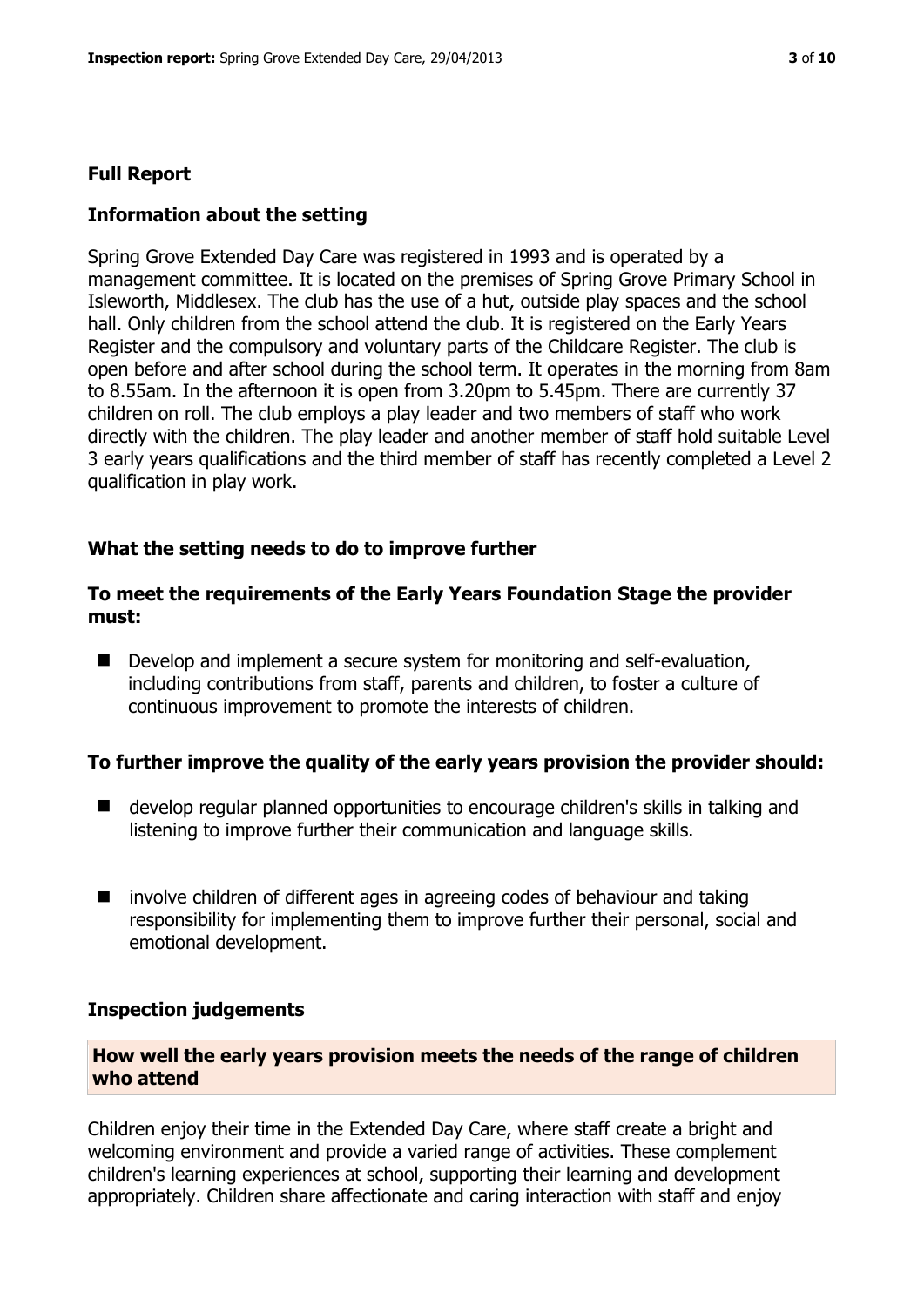socialising with each other in a relaxed environment after the busy school day. Children are pleased to see staff and their friends when they are collected from their classrooms, and arrive at the Extended Day Care excited and hungry. Staff prepare and set up the room with some play resources and materials prior to children's arrival. The staff team know and follow children's interests appropriately, including these in some aspects of planning. For example, making sure construction materials are out for children who enjoy building and that children have time to watch a short favourite TV programme. However some aspects of the planning and use of space in the Extended Day Care on occasion result in high noise levels and some division in different age groups. This is particularly noticeable during arrival and snack times and has an impact, at times, on younger children's conversations and interaction with older children.

Children enjoy using the resources and activities that are provided. They spend time playing with sand set out on a table top tray, filling and emptying containers and chatting to each other as they play. Children are confident and articulate speakers, however the noise level and organisation of the session results in some missed opportunities to encourage children's skills in talking and listening. For example, there are few planned opportunities for children to listen to others, share an experience or describe something they have seen or done. Children share affectionate relationships with staff, asking for help when needed and asking when their snack will be ready. Children are familiar with the routine and know when it is time to clear away and play outside. They thoroughly enjoy being outside on a sunny spring day and use their physical skills and coordination, as they climb, balance and slide on a climbing structure, run and play football. Children giggle and laugh as they balance and whoosh down the slide, sharing laughter with staff as they hover on the wobbly bridge and pretend to lose their balance. Children socialise well with each other extending friendships they have at school. Their independence is encouraged appropriately through aspects of the routine. For example helping themselves at snack time and helping to tidy toys away before going outside.

# **The contribution of the early years provision to the well-being of children**

Children demonstrate they feel secure, safe and are happy during their time at the Extended Day Care. They show they feel confident in approaching staff by constantly using their names, asking for help and sharing a joke. Children show an awareness of their own safety, as they move around and play. For example, during outdoor play, they recognise when they are on a part of the climbing frame they are not yet old enough to use and respond to a reminder from a member of staff to be careful and come down.

Children's awareness of healthy lifestyles is supported appropriately by the daily routine. For example they understand they need to use sanitising hand gel to clean their hands before eating and that they need to ask staff to go with them when using the toilets in the school main building. Children's physical development is encouraged through daily play in the school grounds. They enjoy a varied menu of healthy snacks such as bread, cheese, fresh fruit and yogurt.

Children generally behave well, they show awareness of expected behaviour such as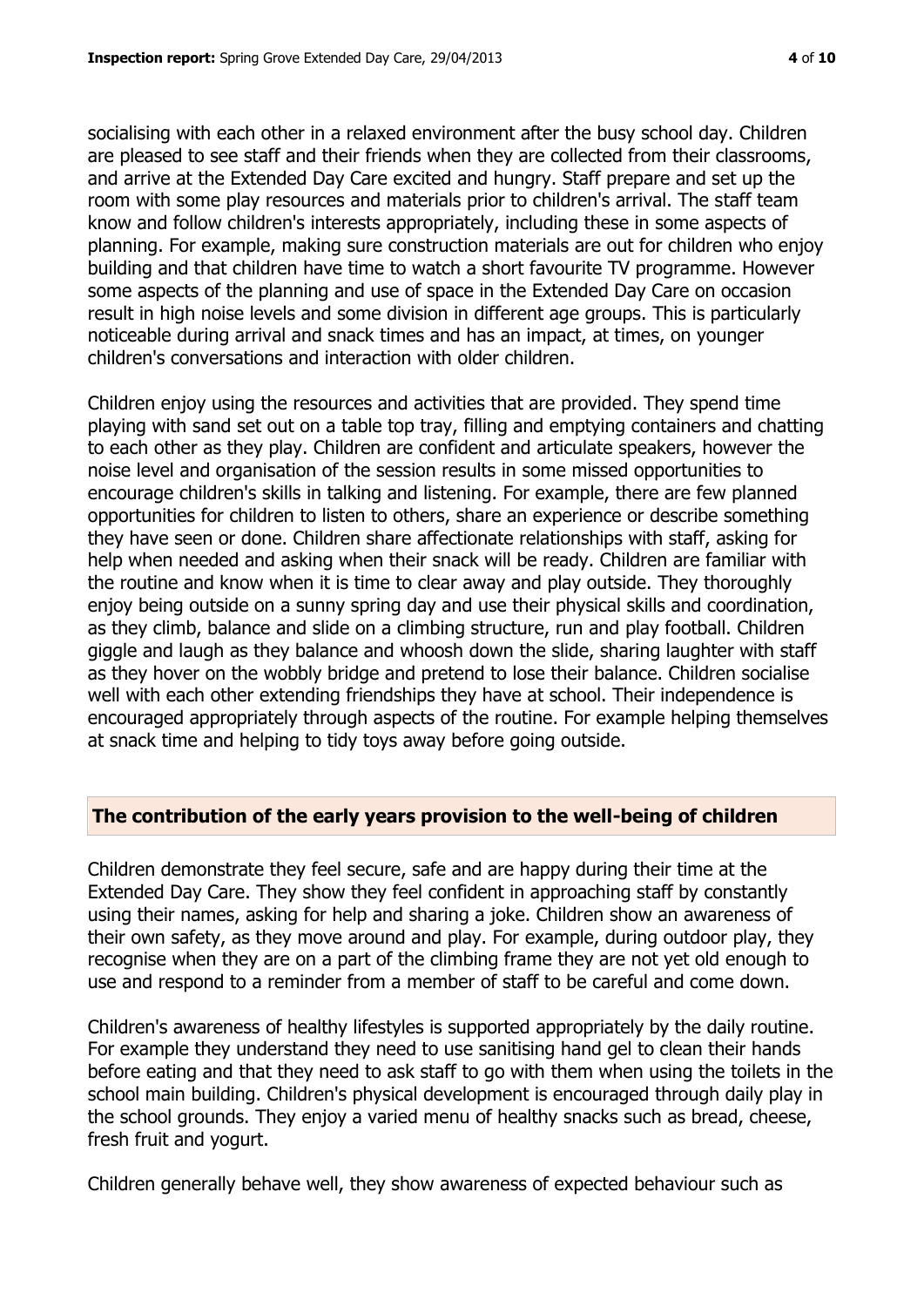taking turns and listening to staff, although children tend to play in their age related groups rather than be involved in mixed age activities. Children are polite, show care for each other and are interested in visitors. They show awareness that the code of behaviour expected of them is consistent with that expected in school.

#### **The effectiveness of the leadership and management of the early years provision**

A management committee, made up of parents whose children attend the setting, manages the Extended Day Care. They employ a manager and the staff team who receive ongoing support from the local authority. Together, and with the support of a new manager, they have made sound progress, successfully addressing the actions raised at the last inspection. The manager and staff are enthusiastic and have some ideas for future development, although these are not yet fully implemented. However the use of selfevaluation is not comprehensive in monitoring all aspects and in involving parents, staff and children in the process of driving improvement.

The staff team plan and provide a range of activities that children enjoy. They work appropriately in partnership with the school to provide continuity in children's learning. For example, daily communication takes place between teachers and the Extended Day care staff resulting in information being shared and passed onto parents. Topics the school are covering, such as, the ocean and pirates, are included in some activities staff plan, extending and continuing aspects of children's school experience.

The management committee implements appropriate systems to establish and vet staff's suitability to work with children. Staff development is supported through regular meetings and an appraisal system. They are encouraged to attend training and share experience and knowledge. A school liaison teacher has recently had some input into observing staff and giving feedback to support their development

A varied range of age appropriate resources and equipment are provided, some of which are in the process of being replaced and increased. Generally appropriate use is made of the available space and furniture to enable children to eat and play safely and comfortably, although at times the high noise level has an impact on this.

The staff team understand their responsibilities relating to safeguarding and child protection issues. They know the action to take if concerns regarding children's welfare arise or they have concerns regarding a colleague. Risk assessments are used appropriately to monitor safety and make sure children are supervised adequately at all times. Staff respond quickly when minor accidents occur, providing reassurance to children and demonstrating a secure understanding of how to administer first aid, maintain the appropriate records and inform parents. The required records are maintained and the manager understands her and the management committee's responsibilities to meet legal requirements. For example she is aware of ensuring adult to child ratios are met and there is sufficient space for the numbers and ages of children attending.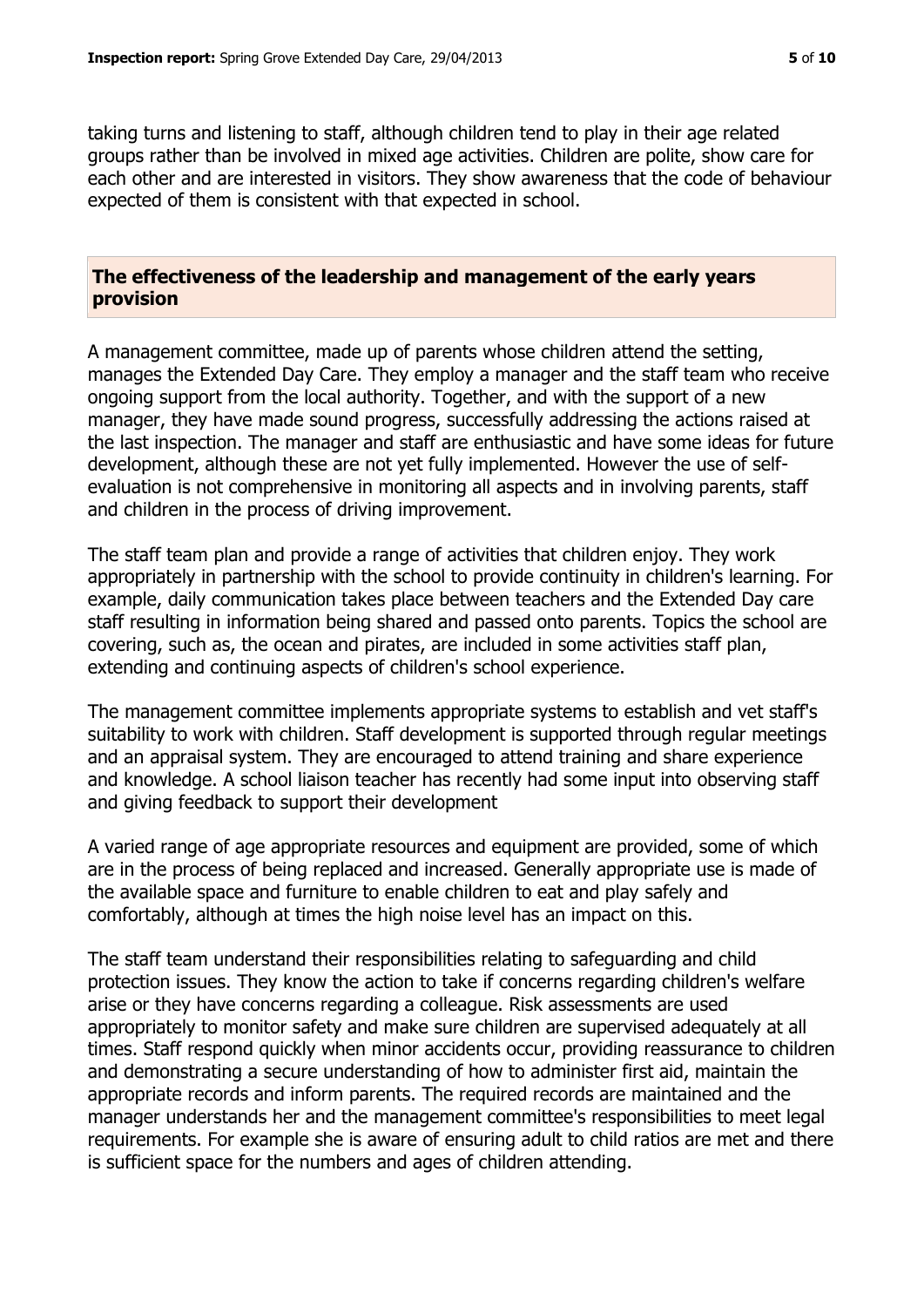Information is provided and shared with parents appropriately, keeping parents informed of any issues they need to know relating to children's school day. Parents comment that their children enjoy coming to Extended Day Care, and some praise the staff highly commenting on recent improvements they have observed, such as a wider range of creative activities.

# **The Childcare Register**

| The requirements for the compulsory part of the Childcare Register are | Met |
|------------------------------------------------------------------------|-----|
| The requirements for the voluntary part of the Childcare Register are  | Met |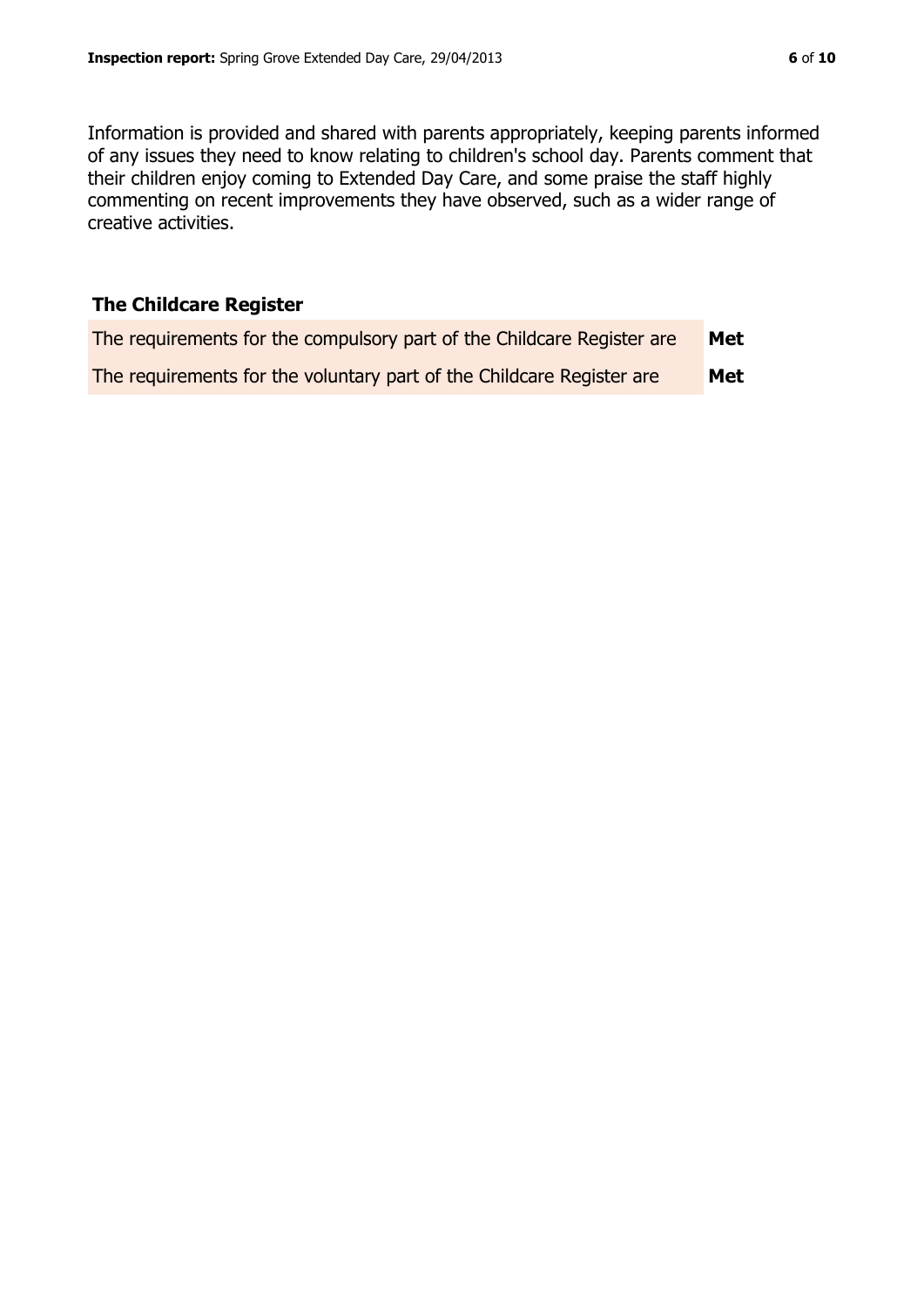# **What inspection judgements mean**

# **Registered early years provision**

| Grade   | <b>Judgement</b> | <b>Description</b>                                                                                                                                                                                                                                                                                                                                                                 |
|---------|------------------|------------------------------------------------------------------------------------------------------------------------------------------------------------------------------------------------------------------------------------------------------------------------------------------------------------------------------------------------------------------------------------|
| Grade 1 | Outstanding      | Outstanding provision is highly effective in meeting the needs<br>of all children exceptionally well. This ensures that children are<br>very well prepared for the next stage of their learning.                                                                                                                                                                                   |
| Grade 2 | Good             | Good provision is effective in delivering provision that meets<br>the needs of all children well. This ensures children are ready<br>for the next stage of their learning.                                                                                                                                                                                                         |
| Grade 3 | Satisfactory     | Satisfactory provision is performing less well than expectations<br>in one or more of the key areas. It requires improvement in<br>order to be good.                                                                                                                                                                                                                               |
| Grade 4 | Inadequate       | Provision that is inadequate requires significant improvement<br>and/or enforcement action. The provision is failing to give<br>children an acceptable standard of early years education and/or<br>is not meeting the safeguarding and welfare requirements of<br>the Early Years Foundation Stage. It will be inspected again<br>within 12 months of the date of this inspection. |
| Met     |                  | The provision has no children on roll. The inspection judgement<br>is that the provider continues to meet the requirements for<br>registration.                                                                                                                                                                                                                                    |
| Not met |                  | The provision has no children on roll. The inspection judgement<br>is that the provider does not meet the requirements for<br>registration.                                                                                                                                                                                                                                        |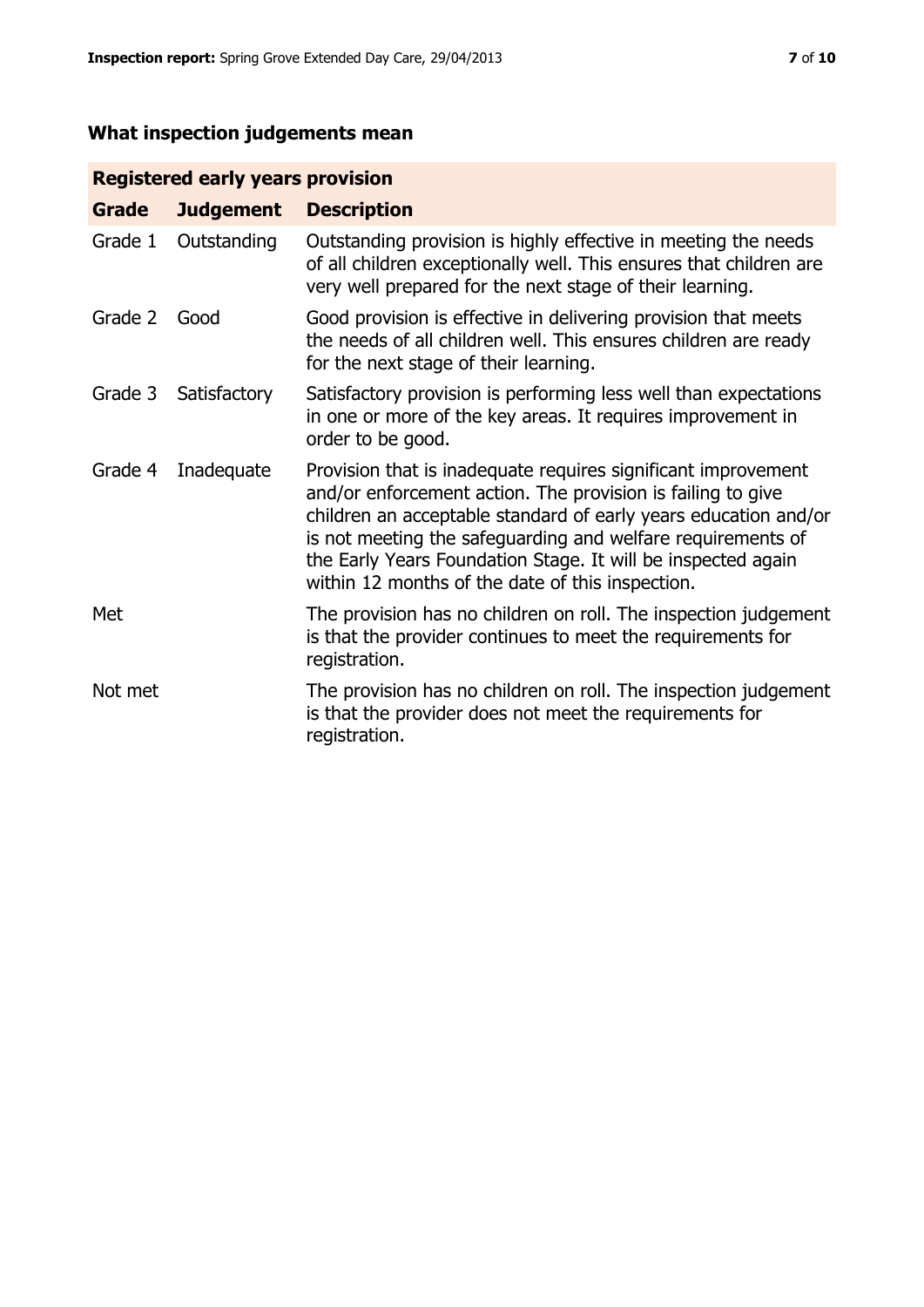# **Inspection**

This inspection was carried out by Ofsted under sections 49 and 50 of the Childcare Act 2006 on the quality and standards of provision that is registered on the Early Years Register. The registered person must ensure that this provision complies with the statutory framework for children's learning, development and care, known as the Early Years Foundation Stage.

# **Setting details**

| Unique reference number       | 116239                                             |
|-------------------------------|----------------------------------------------------|
| <b>Local authority</b>        | <b>Hounslow</b>                                    |
| <b>Inspection number</b>      | 801885                                             |
| <b>Type of provision</b>      | Out of school provision                            |
| <b>Registration category</b>  | Childcare - Non-Domestic                           |
| <b>Age range of children</b>  | $4 - 11$                                           |
| <b>Total number of places</b> | 24                                                 |
| Number of children on roll    | 37                                                 |
| <b>Name of provider</b>       | Spring Grove Extended Day Care Scheme<br>Committee |
| Date of previous inspection   | 25/05/2012                                         |
| <b>Telephone number</b>       | 0208 847 6122                                      |

Any complaints about the inspection or the report should be made following the procedures set out in the quidance *'Complaints procedure: raising concerns and making complaints* about Ofsted', which is available from Ofsted's website: www.ofsted.gov.uk. If you would like Ofsted to send you a copy of the guidance, please telephone 0300 123 4234, or email enquiries@ofsted.gov.uk.

# **Type of provision**

For the purposes of this inspection the following definitions apply:

Full-time provision is that which operates for more than three hours. These are usually known as nurseries, nursery schools and pre-schools and must deliver the Early Years Foundation Stage. They are registered on the Early Years Register and pay the higher fee for registration.

Sessional provision operates for more than two hours but does not exceed three hours in any one day. These are usually known as pre-schools, kindergartens or nursery schools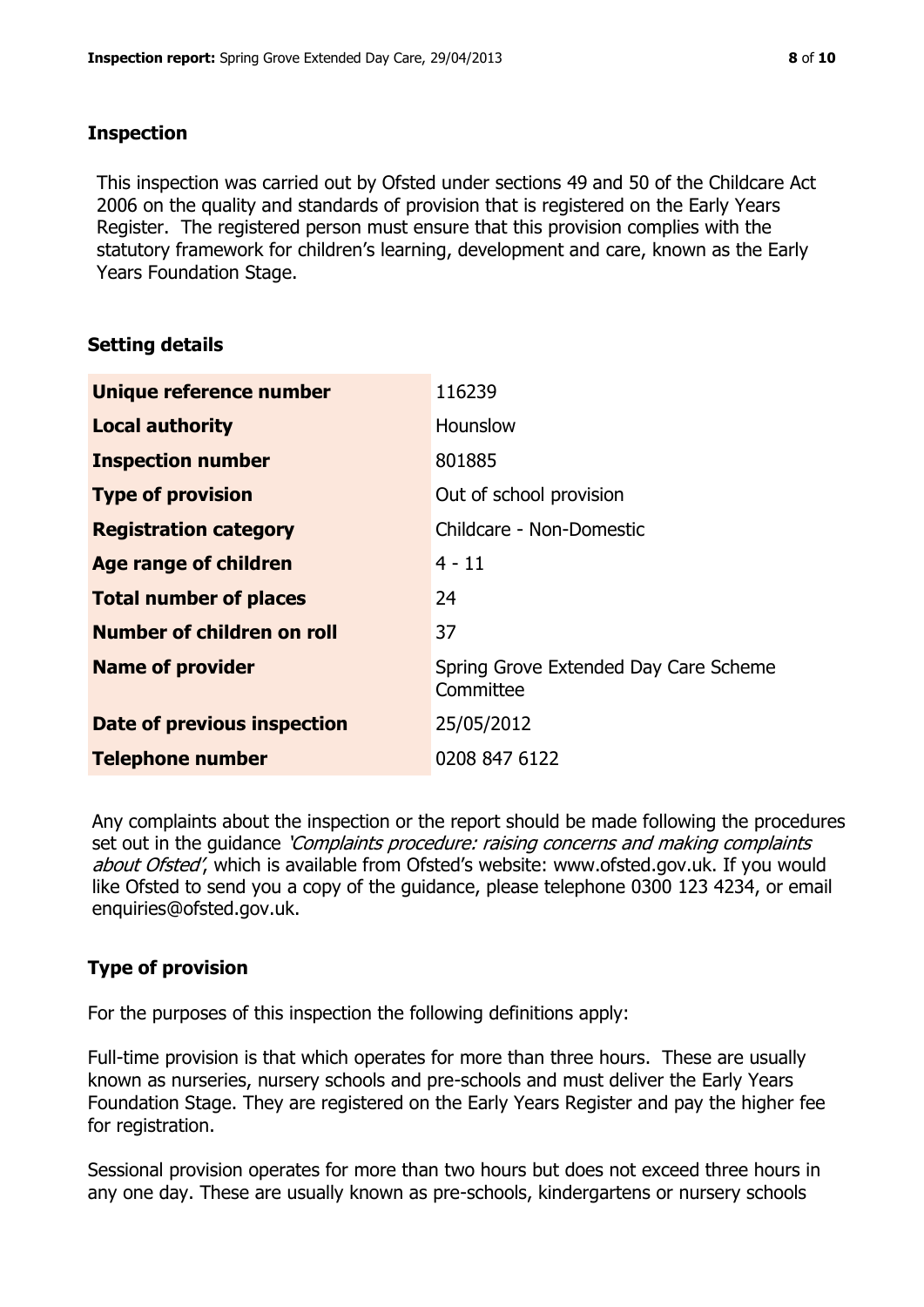and must deliver the Early Years Foundation Stage. They are registered on the Early Years Register and pay the lower fee for registration.

Childminders care for one or more children where individual children attend for a period of more than two hours in any one day. They operate from domestic premises, which are usually the childminder's own home. They are registered on the Early Years Register and must deliver the Early Years Foundation Stage.

Out of school provision may be sessional or full-time provision and is delivered before or after school and/or in the summer holidays. They are registered on the Early Years Register and must deliver the Early Years Foundation Stage. Where children receive their Early Years Foundation Stage in school these providers do not have to deliver the learning and development requirements in full but should complement the experiences children receive in school.